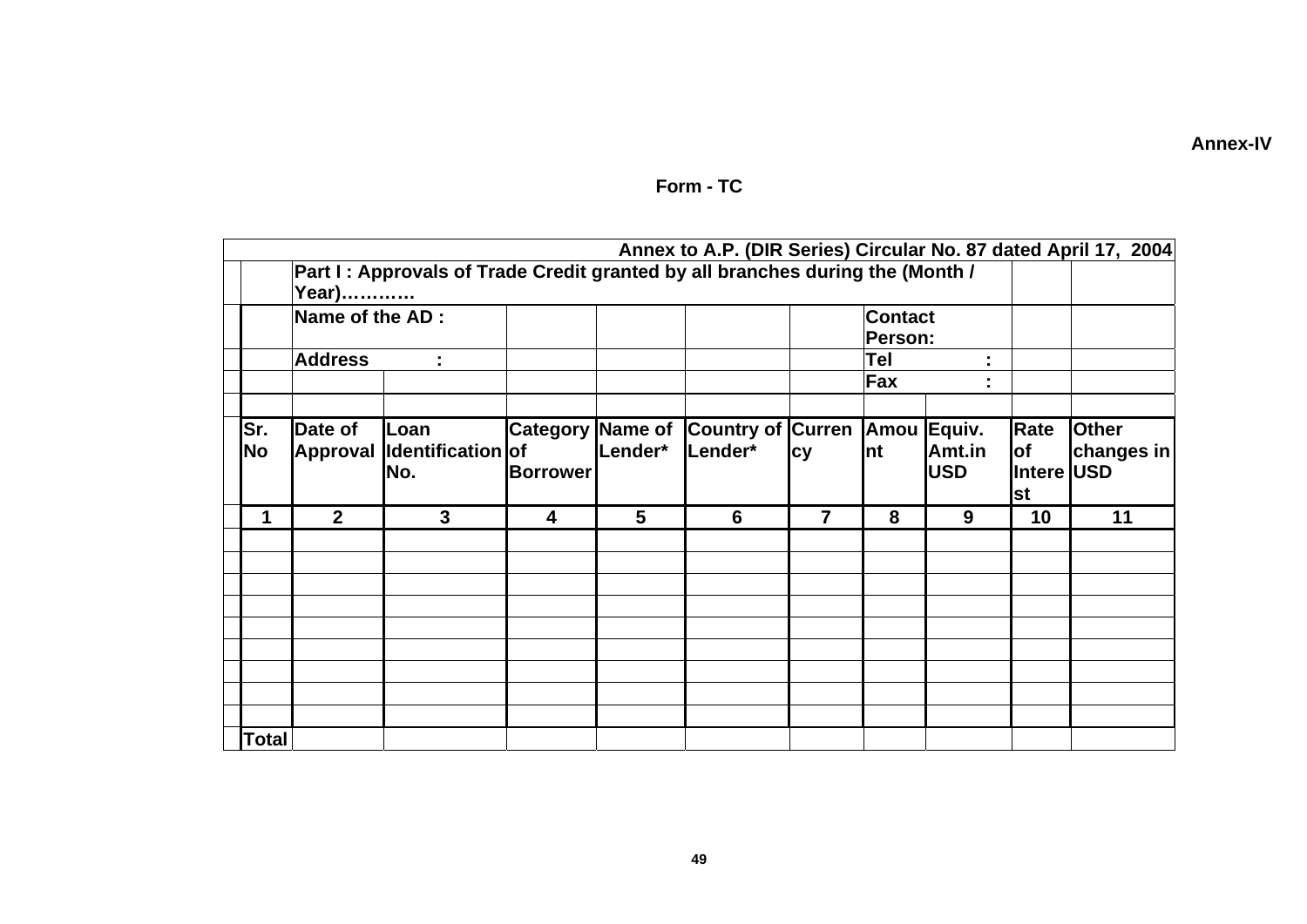| Form $-$<br>ТC  | Annex to A.P. (DIR Series) Circular No. 87 dated<br>April 17, 2004                     |                                  |                 |                    |                                     |                                 |  |  |
|-----------------|----------------------------------------------------------------------------------------|----------------------------------|-----------------|--------------------|-------------------------------------|---------------------------------|--|--|
|                 | Part I: Approvals of Trade Credit granted by all branches during the<br>(Month / Year) |                                  |                 |                    |                                     |                                 |  |  |
|                 |                                                                                        |                                  |                 |                    |                                     |                                 |  |  |
| e-mail:         |                                                                                        |                                  |                 |                    |                                     |                                 |  |  |
|                 | <b>Period of credit</b>                                                                |                                  | Type of Crdit** |                    | Item of Import /<br>proposed Import |                                 |  |  |
| All-in-<br>cost | No. of<br>Days/Mon./Yr                                                                 | Unit of<br><b>time</b><br>period | SC/BC           | STC/<br><b>LTC</b> | lion                                | <b>Descript Category*</b><br>** |  |  |
| 12              | 13                                                                                     | 14                               | 15              | 16                 | 17                                  | 18                              |  |  |
|                 |                                                                                        |                                  |                 |                    |                                     |                                 |  |  |
|                 |                                                                                        |                                  |                 |                    |                                     |                                 |  |  |
|                 |                                                                                        |                                  |                 |                    |                                     |                                 |  |  |
|                 |                                                                                        |                                  |                 |                    |                                     |                                 |  |  |

I. Supplier's Credit (SC)

II. Buyer's Credit (BC)

III. Short-term Trade Credit (STC) (maturity period up to one year)

IV. Long-term Trade Credit (LTC) (maturity period more than one year & less than three years)

V. Total Trade Credit (TC) (I+II)

\*: or Supplier

\*\*: Please type respective code such as SC or BC; STC or LTC.

\*\*\*: Petroleum Oil Lubricants (POL), Capital Goods (CG), Others (OT)

Note 1: The format of the loan identification number is : TC/(Name of the Bank/branch)/(Identification No.)

Note 2: Information in column nos. 8 to 13 should be numeric only. No alphabets should be entered in those columns.

Note 3:Date format in col. No 2 is YYYY/MM/DD. For example, December 31, 2003 should be entered as 2003/12/31